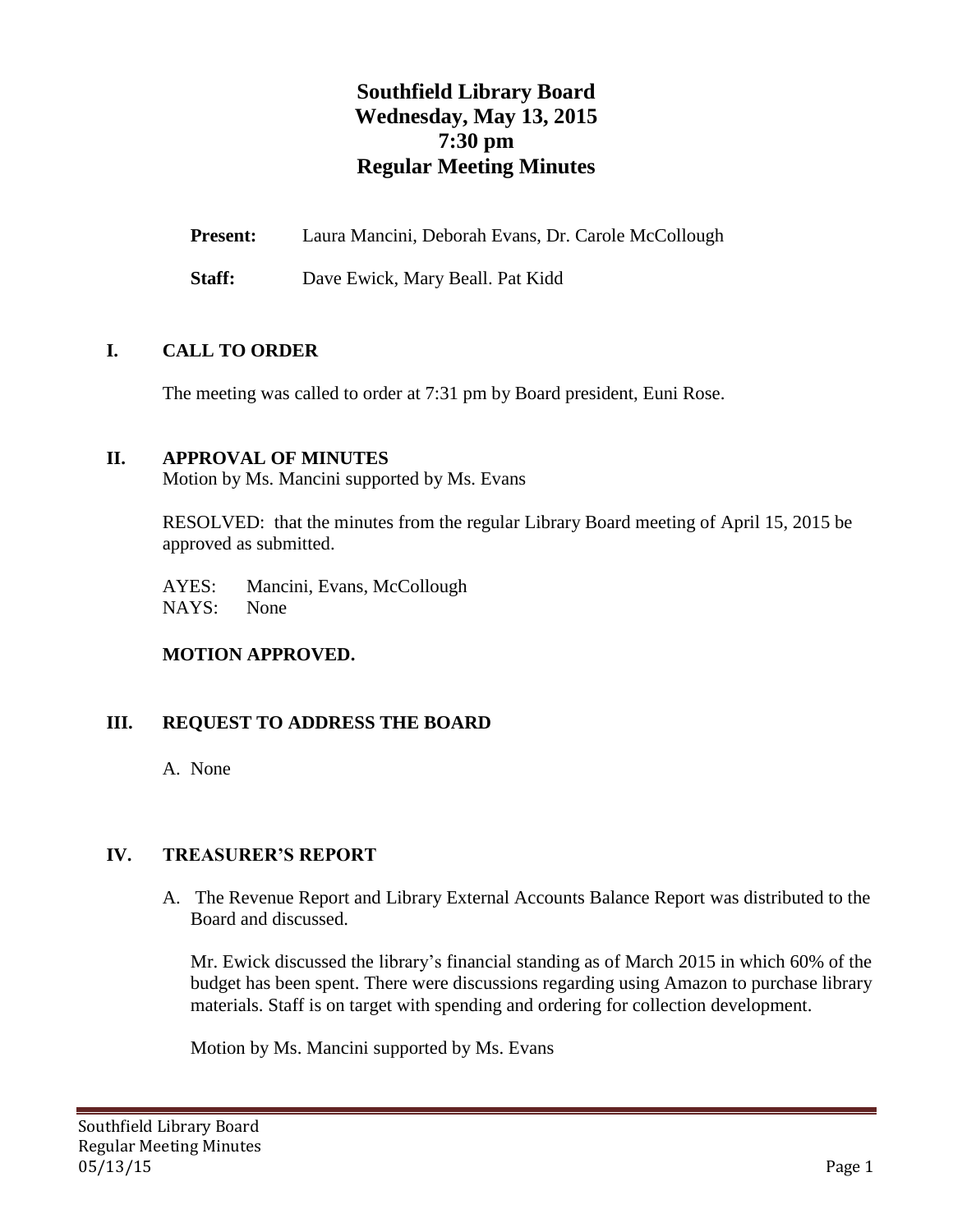RESOLVED: that the Treasurer's Report of April 2015 be approved as submitted.

AYES: Mancini, McCollough, Evans NAYS: None

## **MOTION APPROVED.**

## **V. REPORTS**

- A. Jr. Library Board Report: On May 11, 2015 the JLB performed three stories to excited toddlers and parents. Under the leadership of Teen Librarian Shari Fesko the program was a success. The stories presented included original works Ant-Mall by Shari Fesko and the JLB and Tikki Tikki Tembo by Arlene Morsel and Gerald McBoing by Dr. Seuss. Library board president Eunice Rose was present to lend support. The JLB will not meet again until September 2015.
- B. Deputy Librarian's Report: Mary Beall
	- Building Update: HVAC contract will be presented to City Council on May 18, 2015 for a vote. Meeting will be attended by Mr. Ewick
	- Staffing Update: Interviews for substitute librarians for adult, youth and support will be concluded by end of week. Responses to the intern posting was sparse. Management will look at internship rates/benefits as compared to other libraries. The position of Coordinator of Support Services is being reviewed and will be posted soon. Deborah Shepherd's last day is June 26, 2015. Dave Ewick and Mary Beall will serve as codepartment heads until the position is filled.

## **VI. OLD BUSINESS**

- A. Efficiency expert: Bill Schroer from WJ Schroer Company will meet with Mr. Ewick and the management team on Tuesday, May 19, 2015 at 10:00 a.m. Information and statistics have been sent to Mr. Schroer daily. Goal of the efficiency study is to develop strategies to maximize the benefits of staffing and services.
- B. Materials processing: 900 new items were added to the collection last month. Using OCLC to catalog materials has made a huge difference in being able to get materials out in a timely manner.
- C. Joint meeting- LBA & Library Board: no update on meeting date or time.
- D. Plan for gift funds: Mr. Ewick distributed ideas on categories to use gift funds. The ideas suggested included endowment, technology, special collection development and scholarships. The Board will look at creating a Gift Fund budget to prioritize how to use gift funds.
- E. Northland Art update: Boy/Bear sculpture is stored at Public Safety. The final decision on the sculpture will be made by the Art Commission and the City Council.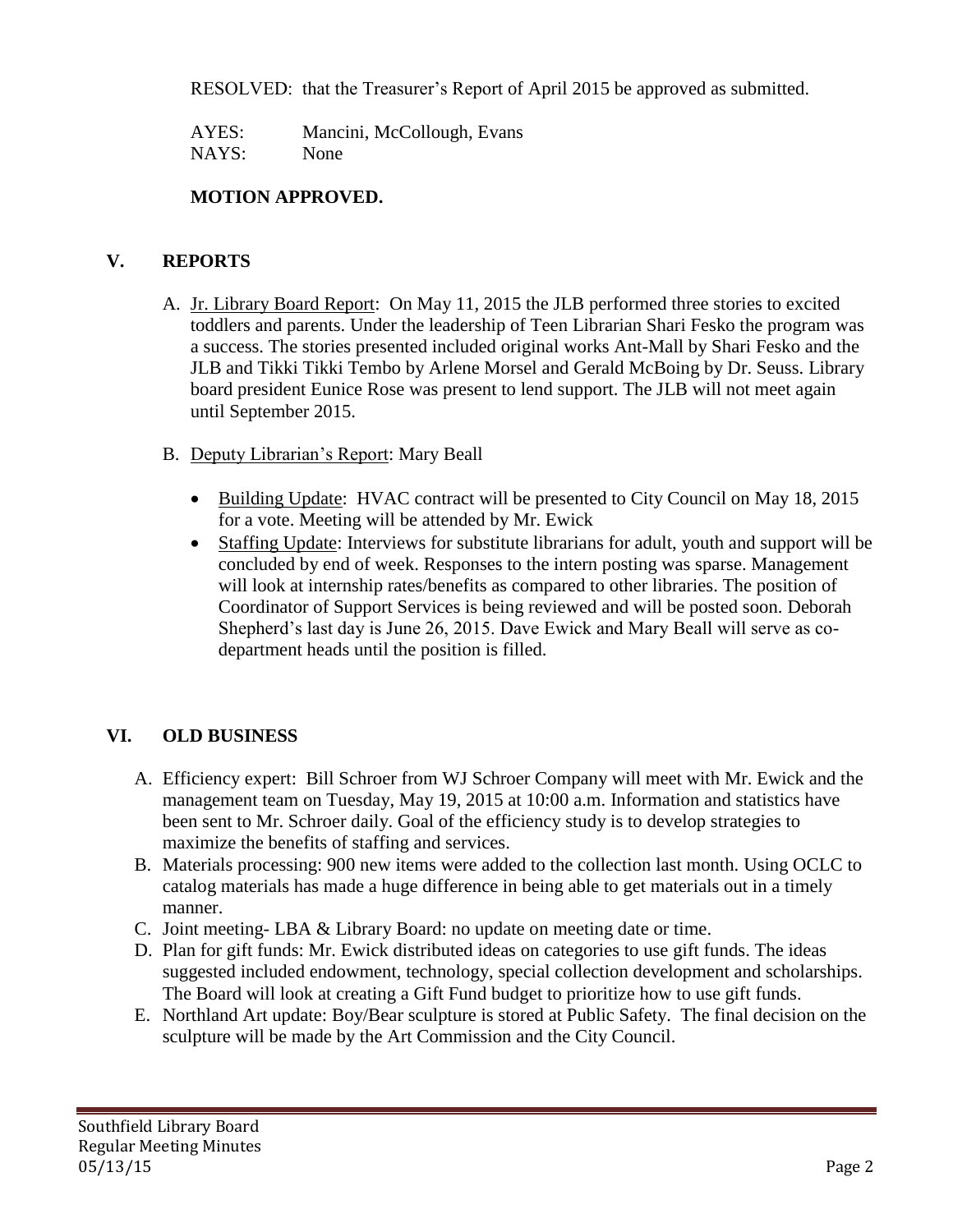#### **VII NEW BUSINESS**

- A. Board positions will remain the same until June 2016. Board had decided to not have meetings for the months of July and August unless needed.
- B. Library Board Meeting scheduled for June 10, 2015 will be rescheduled for June 17, 2015.
- C. MLK bust- Mr. Ewick will discuss concerns with the MLK Task Force regarding the bust.
- D. Power Transponders will be taken down on May 30-31, 2015. The City campus and the library will be without power and will have to close for the weekend. Decision made by the Library Board to close the library for the weekend.

Motion by Ms. Mancini supported by Ms. Evans

RESOLVED: that the Southfield Public Library will be closed the weekend of May 30-31, 2015 due to planned power outage.

AYES: Mancini, McCollough, Evans

NAYS: None

#### **MOTION APPROVED.**

## **VII ALL OTHER BUSINESS**

- A. Programming:
- B. Correspondence:
- C. Other upcoming events
	- A. 5-22 TLN quarterly meeting at SPL 10 am
	- B. 5-27 Eight Mile High with author Jim Ray Daniels Auditorium, 6:30 pm
	- C. 6-26 Genealogy Lock In  $-6:30-10$  pm

## **VIII PUBLIC COMMENTS**

NONE.

## **IX ADJOURNMENT**

Motion by Ms. Evans and supported by Ms. Mancini.

RESOLVED: The Library Board meeting for May 13, 2015 is adjourned.

AYES: Mancini, Evans, McCollough